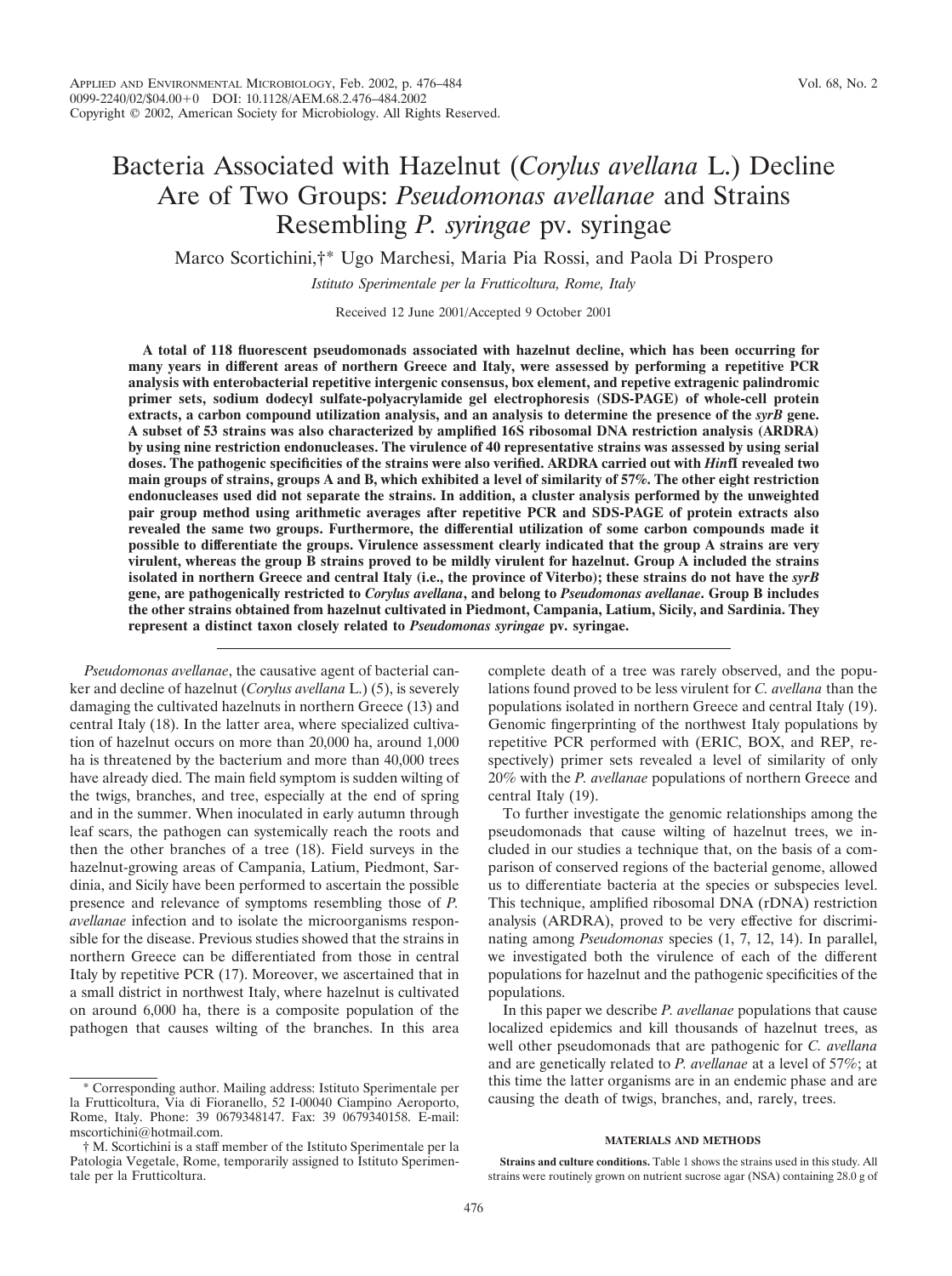| TABLE 1. P. avellanae strains and related pseudomonad strains isolated from C. avellana used in repetitve PCR genomic fingerprinting, |  |  |
|---------------------------------------------------------------------------------------------------------------------------------------|--|--|
| whole-cell protein, and carbon compound utilization analyses                                                                          |  |  |

| $Strain^a$                                         | Region                           | Year of<br>isolation | Cultivar or<br>species                       | Strain <sup>a</sup>                                     | Region               | Year of<br>isolation | Cultivar or<br>species                       |
|----------------------------------------------------|----------------------------------|----------------------|----------------------------------------------|---------------------------------------------------------|----------------------|----------------------|----------------------------------------------|
| Strains from Greece                                |                                  |                      |                                              | ISF Lan 2                                               | Piedmont             | 1997                 | Tonda Gentile Langhe                         |
| BPIC $631^{\text{T}b,c,d}$                         | Drama                            | 1976                 | Palaz                                        | ISF Lan 4                                               | Piedmont             | 1997                 | Tonda Gentile Langhe                         |
| BPIC $632^c$<br>BPIC $708c$                        | Drama<br>Drama                   | 1976<br>1987         | Palaz<br>Palaz                               | ISF Lan 5<br>ISF Cn $1^{c,d}$                           | Piedmont<br>Piedmont | 1997<br>1998         | Tonda Gentile Langhe<br>Tonda Gentile Langhe |
| <b>BPIC 710</b>                                    | Drama                            | 1987                 | Palaz                                        | ISF Cn 2                                                | Piedmont             | 1998                 | Tonda Gentile Langhe                         |
| BPIC $714^{c,d}$                                   | Kavala                           | 1987                 | Palaz                                        | ISF Cn 3                                                | Piedmont             | 1998                 | Tonda Gentile Langhe                         |
| BPIC $1436c$                                       | Kavala                           | 1990                 | Palaz                                        | ISF Cn 4                                                | Piedmont             | 1998                 | Tonda Gentile Langhe                         |
| BPIC $703^{c,d}$                                   | Katerini                         | 1977                 | Palaz                                        | ISF To $1^{c,d}$                                        | Piedmont             | 1998                 | Tonda Gentile Langhe                         |
| BPIC $707c$                                        | Katerini                         | 1977                 | Palaz                                        | ISF To 2                                                | Piedmont             | 1998                 | Tonda Gentile Langhe                         |
| BPIC $640^{c,d}$                                   | Kilkis                           | 1976                 | Palaz                                        | ISF To 3                                                | Piedmont             | 1998                 | Tonda Gentile Langhe                         |
| <b>BPIC 647</b>                                    | Kilkis                           | 1976                 | Palaz                                        | ISF To 4                                                | Piedmont             | 1998                 | Tonda Gentile Langhe                         |
| <b>BPIC 649</b>                                    | Kilkis                           | 1976                 | Palaz                                        | ISF Cr $1^{c,d}$                                        | Piedmont             | 1998                 | Tonda Gentile Langhe                         |
| <b>BPIC 659</b>                                    | Kilkis                           | 1976                 | Palaz                                        | ISF Cr 2                                                | Piedmont             | 1998                 | Tonda Gentile Langhe                         |
| <b>BPIC 665</b>                                    | Kilkis                           | 1976                 | Palaz                                        | ISF Cr 3                                                | Piedmont             | 1998                 | Tonda Gentile Langhe                         |
| <b>BPIC 667</b>                                    | Kilkis                           | 1976                 | Palaz                                        | ISF Cr 4                                                | Piedmont             | 1998                 | Tonda Gentile Langhe                         |
| BPIC F1 3                                          | Kilkis                           | 1976                 | Palaz                                        | ISF P $1^{c,d}$                                         | Piedmont             | 1999                 | Tonda Gentile Langhe                         |
| BPIC $1077^{c,d}$<br><b>BPIC</b> 1078 <sup>c</sup> | Kilkis<br>Kilkis                 | 1987<br>1986         | Tonda Rossa<br>Tonda Rossa                   | ISF P 2<br>ISF P 3                                      | Piedmont<br>Piedmont | 1999<br>1999         | Tonda Gentile Langhe<br>Tonda Gentile Langhe |
| Strains from Italy                                 |                                  |                      |                                              | ISF P 4                                                 | Piedmont             | 1999                 | Tonda Gentile Langhe                         |
| ISPaVe $012^{c,d}$                                 | Latium-Rome                      | 1991                 | Tonda Gentile Romana                         | ISF C $2^{c,d}$                                         | Campania             | 1997                 | Camponica                                    |
| ISPaVe $013^{c,d}$                                 | Latium-Rome                      | 1992                 | Tonda Gentile Romana                         | ISF C $3^{c,d}$                                         | Campania             | 1997                 | Camponica                                    |
| ISPaVe $037c$                                      | Latium-Rome                      | 1992                 | Tonda Gentile Romana                         | ISF C $4^{c,d}$                                         | Campania             | 1997                 | Camponica                                    |
| ISPaVe $038^{c,d}$                                 | Latium-Rome                      | 1993                 | Tonda Gentile Romana                         | ISF C 5                                                 | Campania             | 1997                 | Camponica                                    |
| ISPaVe $369^{c,d}$                                 | Latium-Rome                      | 1995                 | Tonda Gentile Romana                         | ISF C 6                                                 | Campania             | 1997                 | Camponica                                    |
| ISPaVe 436                                         | Latium-Rome                      | 1995                 | Tonda Gentile Romana                         | ISF C 7                                                 | Campania             | 1997                 | Camponica                                    |
| ISPaVe 439                                         | Latium-Rome                      | 1995                 | Tonda Gentile Romana                         | ISF C 8                                                 | Campania             | 1997                 | Camponica                                    |
| ISF Lab $1^{c,d}$                                  | Latium-Rome                      | 1997                 | Tonda Gentile Romana                         | ISF Sar A $1^{c,d}$                                     | Sardinia             | 1998                 | Nocciola Sarda Piccola                       |
| ISF Lab $2^c$                                      | Latium-Rome                      | 1997                 | Tonda Gentile Romana                         | ISF Sar A $2^{c,d}$                                     | Sardinia             | 1998                 | Nocciola Sarda Piccola                       |
| ISF Lab $3c$                                       | Latium-Rome                      | 1997                 | Tonda Gentile Romana                         | ISF Sar A 3                                             | Sardinia             | 1998                 | Nocciola Sarda Piccola                       |
| ISF Lab 4                                          | Latium-Rome                      | 1997                 | Tonda Gentile Romana                         | ISF Sar A 4                                             | Sardinia             | 1998                 | Nocciola Sarda Piccola                       |
| ISF Lab 5                                          | Latium-Rome                      | 1997                 | Tonda Gentile Romana                         | ISF Sar A 5                                             | Sardinia             | 1998                 | Nocciola Sarda Piccola                       |
| ISF Lab 6                                          | Latium-Rome                      | 1998                 | Tonda Gentile Romana                         | ISF Sar A 6                                             | Sardinia             | 1998                 | Nocciola Sarda Piccola                       |
| ISF Lab 7                                          | Latium-Rome                      | 1998<br>1998         | Tonda Gentile Romana                         | ISF Sar B $1^{c,d}$                                     | Sardinia             | 1998                 | Nocciola Sarda                               |
| ISF Lab 8<br>ISF V $1^{c,d}$                       | Latium-Rome<br>Latium-Rome       | 1999                 | Tonda Gentile Romana<br>Tonda Gentile Romana | ISF Sar B $2^{c,d}$<br>ISF Sar B 3                      | Sardinia<br>Sardinia | 1998<br>1998         | Nocciola Sarda<br>Nocciola Sarda             |
| ISF V $2^c$                                        | Latium-Rome                      | 1999                 | Tonda Gentile Romana                         | ISF Sar B 4                                             | Sardinia             | 1998                 | Nocciola Sarda                               |
| ISF V $3c$                                         | Latium-Rome                      | 1999                 | Tonda Gentile Romana                         | ISF Sar B 5                                             | Sardinia             | 1998                 | Nocciola Sarda                               |
| ISF Mor $^{c,d}$                                   | Latium-Rome                      | 1998                 | Mortarella                                   | ISF Sar B 6                                             | Sardinia             | 1998                 | Nocciola Sarda                               |
| ISPaVe $041^{c,d}$                                 | Latium-Viterbo                   | 1992                 | Tonda Gentile Romana                         | ISF Sar C $1^{c,d}$                                     | Sardinia             | 1998                 | Tonda Gentile Langhe                         |
| ISPaVe $042c$                                      | Latium-Viterbo                   | 1992                 | Tonda Gentile Romana                         | ISF Sar C $2^{c,d}$                                     | Sardinia             | 1998                 | Tonda Gentile Langhe                         |
| ISPaVe $038^{c,d}$                                 | Latium-Viterbo                   | 1993                 | Tonda Gentile Romana                         | ISF Sar C 3                                             | Sardinia             | 1998                 | Tonda Gentile Langhe                         |
| ISPaVe 039c                                        | Latium-Viterbo                   | 1993                 | Tonda Gentile Romana                         | ISF Sar C 4                                             | Sardinia             | 1998                 | Tonda Gentile Langhe                         |
| ISPaVe 040                                         | Latium-Viterbo                   | 1993                 | Tonda Gentile Romana                         | ISF Sar C 5                                             | Sardinia             | 1998                 | Tonda Gentile Langhe                         |
| ISPaVe $2056c$                                     | Latium-Viterbo                   | 1994                 | Tonda Gentile Romana                         | ISF Sar C 6                                             | Sardinia             | 1998                 | Tonda Gentile Langhe                         |
| ISPaVe 2057                                        | Latium-Viterbo                   | 1994                 | Tonda Gentile Romana                         | ISF Sic $1^{c,d}$                                       | Sicily               | 1999                 | Santa Maria del Gesù                         |
| ISPaVe 2058                                        | Latium-Viterbo                   | 1994                 | Tonda Gentile Romana                         | ISF Sic $2^{c,d}$                                       | Sicily               | 1999                 | Santa Maria del Gesù                         |
| ISPaVe $2059^{c,d}$                                | Latium-Viterbo                   | 1994                 | Tonda Gentile Romana                         | ISF Sic $3^{c,d}$                                       | Sicily               | 1999                 | Santa Maria del Gesù                         |
| ISPaVe $683c$<br>ISPaVe $689^{c,d}$                | Latium-Viterbo<br>Latium-Viterbo | 1996<br>1996         | Tonda Gentile Romana<br>Tonda Gentile Romana | ISF Sic 4<br>ISF Sic 5                                  | Sicily<br>Sicily     | 1999<br>1999         | Santa Maria del Gesù<br>Santa Maria del Gesù |
| ISPaVe 690                                         | Latium-Viterbo                   | 1996                 | Tonda Gentile Romana                         | P. syringae pv. syringae                                |                      |                      |                                              |
| ISPaVe 691                                         | Latium-Viterbo                   | 1996                 | Tonda Gentile Romana                         | strains                                                 |                      |                      |                                              |
| ISF Rad $1^{c,d}$                                  | Latium-Viterbo                   | 1998                 | Tonda Gentile Romana                         | NCPPB $281^{\rm Tc}$                                    | United Kingdom       | 1950                 | Syringa vulgaris                             |
| ISF Rad 2                                          | Latium-Viterbo                   | 1998                 | Tonda Gentile Romana                         | NCPPB $1092^c$                                          | New Zealand          | 1951                 | Prunus armeniaca                             |
| ISF Rad 3                                          | Latium-Viterbo                   | 1998                 | Tonda Gentile Romana                         | NCPPB $1093c$                                           | New Zealand          | 1951                 | Prunus armeniaca                             |
| ISF Rad 4                                          | Latium-Viterbo                   | 1998                 | Tonda Gentile Romana                         | NCPPB $1087c$                                           | Hungary              | 1961                 | Prunus avium                                 |
| ISF Bar $1^{c,d}$                                  | Latium-Viterbo                   | 1998                 | Barrettona                                   | NCPPB $1652^c$                                          | South Africa         | 1957                 | Pisum sativum                                |
| ISF Bar 2                                          | Latium-Viterbo                   | 1998                 | Barrettona                                   | NCPPB $2434c$                                           | <b>United States</b> | 1971                 | Nerium oleander                              |
| ISF Bar 3                                          | Latium-Viterbo                   | 1998                 | Barrettona                                   | PD $2618c$                                              | <b>United States</b> | NK <sup>e</sup>      | Hordeum vulgare                              |
| ISF Bar 4                                          | Latium-Viterbo                   | 1998                 | Barrettona                                   | P. syringae pv. eriobotryae                             | <b>United States</b> | 1970                 | Eriobotrya japonica                          |
| ISF Noc <sup>c,d</sup>                             | Latium-Viterbo                   | 1998                 | Nocchione                                    | NCPPB $2331$ <sup>Tc</sup>                              |                      |                      |                                              |
| ISF VM $1^{c,d}$<br>ISF VM 2                       | Latium-Viterbo<br>Latium-Viterbo | 1999<br>1999         | Tonda di Giffoni<br>Tonda di Giffoni         | P. syringae pv. helianthi<br>NCPPB $2640$ <sup>Tc</sup> | Mexico               | 1972                 | Helianthus annuus                            |
| ISF VM 3                                           | Latium-Viterbo                   | 1999                 | Tonda di Giffoni                             | P. syringae pv. lachrymans                              | The Netherlands      | 1987                 | Cucumis sativus                              |
| ISF $Cld$                                          | Latium-Viterbo                   | 1999                 | Tonda Gentile Romana                         | PD $904c$                                               |                      |                      |                                              |
| ISPaVe $592^{c,d}$                                 | Piedmont                         | 1995                 | Tonda Gentile Langhe                         | P. syringae pv. morspruno-                              | Greece               | 1971                 | Prunus avium                                 |
| ISPaVe 593                                         | Piedmont                         | 1995                 | Tonda Gentile Langhe                         | rum NCPPB 2787 <sup>c</sup>                             |                      |                      |                                              |
| ISPaVe 595                                         | Piedmont                         | 1995                 | Tonda Gentile Langhe                         | P. syringae pv. persicae                                | France               | 1974                 | Prunus persica                               |
| ISPaVe 596                                         | Piedmont                         | 1995                 | Tonda Gentile Langhe                         | NCPPB $2761$ <sup>Tc</sup>                              |                      |                      |                                              |
| ISPaVe 598                                         | Piedmont                         | 1995                 | Tonda Gentile Langhe                         | P. syringae pv. ulmi                                    | Yugoslavia           | 1958                 | Ulmus sp.                                    |
| ISPaVe $599^{c,d}$                                 | Piedmont                         | 1995                 | Tonda Gentile Langhe                         | NCPPB $632$ <sup>Tc</sup>                               |                      |                      |                                              |
| ISF Lan $1^{c,d}$                                  | Piedmont                         | 1997                 | Tonda Gentile Langhe                         |                                                         |                      |                      |                                              |

<sup>a</sup> NCPPB, National Collection of Plant Pathogenic Bacteria, York, United Kingdom; BPIC, Culture Collection of Benaki Phytopathological Institute, Kiphissia-<br>Athens, Greece; ISPaVe, Culture Collection of Istituto Speriment Frutticoltura, Rome, Italy; PD, Culture Collection of Plant Protection Service, Wageningen, The Netherlands.<br><sup>*b*</sup> T = type strain.<br><sup>*c*</sup> Strain with which ARDRA was performed.

*<sup>d</sup>* Strain with which pathogenicity tests were performed.

*<sup>e</sup>* NK, not known.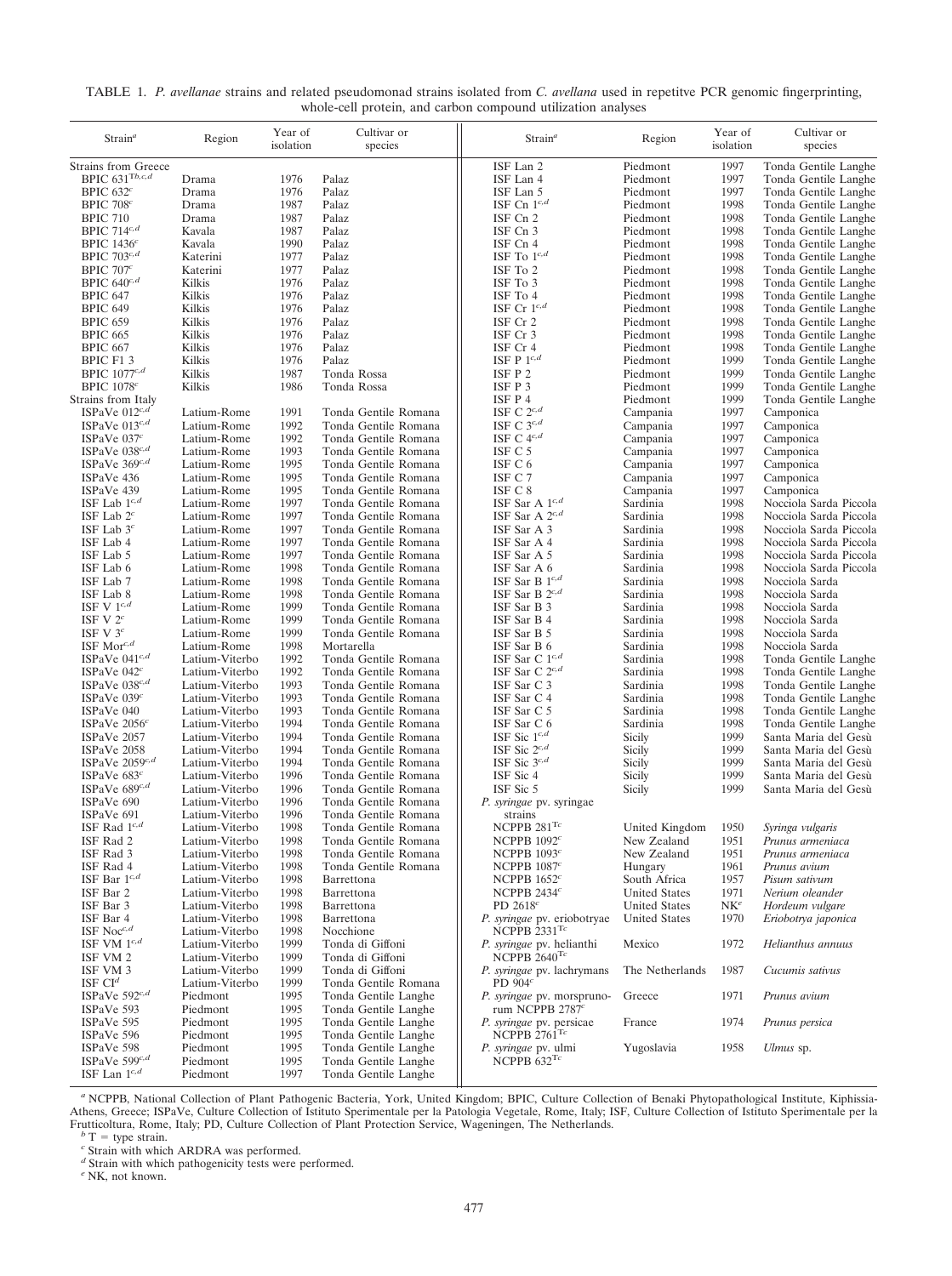nutrient agar (Oxoid), 5.0 of sucrose, and 1,000 ml of distilled water. All cultures were incubated at 25 to 27°C. Strains were also stored at  $-20^{\circ}$ C in 523 broth medium containing 10.0 g of sucrose, 4.0 g of yeast extract, 8.0 g of casein acid hydrolysate, 2.0 g of  $K_2HPO_4$ , 0.3 g of  $MgSO_4 \cdot 7H_2O$ , and 1,000 ml of distilled water.

**Survey and isolation of field strains.** Field surveys were carried out in the main hazelnut-growing areas of Italy, including Campania, Latium, Piedmont, Sardinia, and Sicily. Samples of diseased twigs or branches were collected at sites where partial or total wilting of trees was noticed. The samples were immediately cooled at 4 to 5°C, and they were processed for isolation within 48 h after removal. The surveys allowed us to ascertain the current status of hazelnut decline in these regions. The techniques used previously were used for isolation (15, 16, 19). The epidermis of a twig or branch was aseptically removed, and small portions of the twig or branch (length, 3 to 5 mm) were macerated in sterile physiological saline (SPS) (0.85% NaCl in distilled water). Then the suspensions were serially diluted, and 0.1-ml aliquots were spread onto NSA. The plates were incubated at 25 to 27°C for 3 to 4 days. The strategy used to characterize the strains included the following steps: (i) collecting isolates from symptomatic hazelnut orchards in different geographical areas; (ii) grouping these isolates and previously isolated strains on the basis of an analysis of the restriction patterns of 16S DNAs amplified by PCR (ARDRA); (iii) differentiating the populations at the strain level by repetitive PCR fingerprinting, sodium dodecyl sulfate-polyacrylamide gel electrophoresis (SDS-PAGE) of whole-cell proteins, analysis of the utilization of carbohydrates and related carbon compounds, and analysis for the presence of the *syrB* gene; (iv) clustering the isolates by the unweighted pair group method using aritmethic averages (UPGMA); and (v) performing, with representative strains of the groups, pathogenicity tests with hazelnut and other plant species in order to assess specificity and virulence.

**ARDRA.** The basic ARDRA technique described by Vaneechoutte et al. (22) was utilized. The DNAs coding for the 16S rRNAs of strains were amplified with primers PO (5'-GAGAGTTTGATCCTGGCTCAG) and P6 (5'-CTACGGCTA CCTTGTTACGA). These primers were designed by Grifoni et al. (4) on the basis of the conserved bacterial sequences at the 5' and 3' ends of the 16S rRNA gene (positions 27f and 1495r in *Escherichia coli* rDNA, respectively) and allowed amplification of almost the entire gene. To prepare total genomic DNA, a modification of the techniques used by Smith et al. (20) was used. A loopful (diameter, approximately 3 mm) of a single colony of each strain that had been grown for 24 h on NSA at 25 to 27°C was suspended in SPS and centrifuged at 12,000  $\times$  g for 2 min. After the supernatant was discarded, the pellet was suspended in bidistilled, filtered, sterilized water to an optical density corresponding to  $1 \times 10^8$  to  $2 \times 10^8$  CFU ml<sup>-1</sup>. The suspension was placed in boiling water for 10 min and then stored at  $-20^{\circ}$ C. Each 50-µl (final volume) PCR mixture contained 6  $\mu$ l of lysed cell suspension, Promega *Taq* buffer (1.5 mM MgCl<sub>2</sub>), each deoxynucleoside triphosphate at a concentration of 200  $\mu$ M, 36 pmol of each primer, and 1.5 U of *Taq* DNA polymerase (Promega). The mixture was overlaid with 50  $\mu$ l of mineral oil. The reaction mixtures were incubated on an MJ Research PTC 100 programmable thermal controller at 95°C for 2 min and then subjected to 35 cycles consisting of 95°C for 30 s, the annealing temperature for 30s, and 72°C for 4 min. The annealing temperature was 60°C for the first 5 cycles, 55°C for the next 5 cycles, and 50°C for the last 25 cycles. Finally, the mixtures were incubated at 72°C for 10 min and then at 60°C for 10 min. Two microliters of each amplification mixture was analyzed by agarose (1.0%, wt/vol) gel electrophoresis in  $0.5 \times$  Tris-borate-EDTA (TBE) buffer (80 mM Tris borate, 89 mM boric acid, 2 mM EDTA; pH 8) containing 0.5 µg of ethidium bromide per ml at 5.0 V cm<sup>-1</sup>. A 5- $\mu$ l aliquot of each PCR mixture containing approximately  $1.5 \mu$ g of amplified 16S rDNA was digested with the following restriction endonucleases as recommended by the manufacturer (Boehringer Mannheim): *Cfo*I, *Dra*I, *Eco*RI, *Hae*III, *Hin*fI, *Mva*I, *Pst*I, *Rsa*I, and *Taq*I. The reaction products were analyzed by agarose (2.5%, wt/vol) gel electrophoresis in  $0.5 \times$  TBE buffer containing 0.5  $\mu$ g of ethidium bromide per ml. Restriction fragment profiles were used to determine genetic relationships among the strains. Pairwise comparisons were made between all strains to generate a similarity matrix based on the presence (1) or absence (0) of a specific band. Cluster analysis with UPGMA was used to identify genetically similar groups by using the NTSYS software, version 1.80 (Exeter Software, New York, N.Y.). Type and reference strains of *Pseudomonas syringae* (Table 1) were also included in the comparison as outgroups.

**Repetitive PCR genomic fingerprinting.** The repetitive PCR method used was that of Louws et al. (9). The ERIC, BOX, and REP primer sets were synthesized by Eurogentech. Amplification was performed on an MJ Research PTC 100 programmable thermal controller. Each 25-µl reaction mixture contained each deoxynucleoside triphosphate at a concentration of 200  $\mu$ M, 2 mM MgCl<sub>2</sub>, 60 pmol of each primer, 1.0 U of *Taq* polymerase, and 3 µl of a cell DNA preparation. The PCR mixture was overlaid with  $25 \mu$ l of mineral oil. The thermal cycling procedure was that used by Louws et al. (9). Subsequently, the PCR amplification products were separated by gel electrophoresis on a 2.0% agarose gel in  $1 \times$  Tris-acetic acid-EDTA buffer at 5 V cm<sup>-1</sup> for 5 h, stained with ethidium bromide, visualized with a UV transilluminator, and photographed with Polaroid type 55 film. The PCR amplifications were performed in duplicate. The method of Smith et al. (20) was used for gel analysis. The gels were examined, and bands present on both amplification gels were scored and recorded. Similarity coefficients for all pairwise combinations were determined by using Dice's coefficients (3) and were clustered by UPGMA by using the NTSYS software (version 1.80). Repetitive PCR was also performed with the *P. syringae* strains used as outgroups for ARDRA.

**Whole-cell protein analysis.** Soluble whole-cell protein extracts were obtained for each strain as described by Vauterin et al. (23). SDS-PAGE was performed by using a Bio-Rad Mini Protean apparatus and 12% (wt/vol) polyacrylamide gels that were electrophoresed vertically at 40 mA (constant current) and 4°C until the bromophenol blue tracking dye had migrated to the bottom. The gels were stained for 1 h at 24°C with a staining solution containing 500 ml of methanol, 100 ml of acetic acid, 125 ml of stain stock (10 g of Coomassie blue R250 in 500 ml of bidistilled water), and 275 ml of bidistilled water. Destained gels were photographed, and the gels were examined. Each strain was examined in duplicate. The method described above for PCR genomic fingerprinting was used for gel analysis.

**Detection of** *syrB* **gene, biochemical tests, and carbon compound utilization analysis.** The presence of the *syrB* gene was determined by using the procedures of Sorensen et al. (21). Primers B1 and B2 were synthesized by Eurogentech (Seraing, Belgium).

Before the abilities of all strains to utilize different carbon compounds were assessed, we performed the following biochemical tests to distinguish fluorescent plant-pathogenic pseudomonads by using the methods described by Lelliott and Stead (8): tests for levan production, oxidase activity, potato soft rot, arginine dihydrolase activity, and tobacco hypersensitivity (LOPAT tests). Production of fluorescent pigments was determined by using medium B of King et al. (6). The type of metabolism (oxidative or fermentative) was also assessed. In addition, the following tests were performed: tests for gelatin liquefaction, esculin and arbutin hydrolysis, production of tyrosinase, and utilization of inositol, sorbitol, quinate, anthranilate,  $L$ -(-)-homoserine, and  $L$ -(+)-tartaric acid. Possible utilization of the following carbon compounds was also tested:  $L-(-)$ -sorbose, fructose,  $L-(+)$ ramnose, cellobiose, ribose,  $D-(+)$ -melibiose, malic acid, histidine, adenine, guanine, L-alanine, tymine, and trigonelline. The basal medium of Ayers et al. (2) was used, and growth on the surface of the agar was considered an indication that a substrate was utilized.

**Virulence and host specificity assessment.** After strains representing each group, each site, and each year of isolation were clustered, pathogenicity tests were performed in order to assess the specificity and virulence of each strain (Table 1). Hazelnut trees were each inoculated in early autumn through leaf scars located midway between the ends of a 1-year-old twig that was 30 to 40 cm long. This method has repeatedly been shown to be very effective for artificial inoculation and disease development (15, 16, 19). Adult *C. avellana* cv. Tonda Gentile Romana and *C. avellana* cv. Tonda Gentile delle Langhe trees were used as susceptible hosts. For each strain, 10-fold dilutions from  $10^7$  to  $1 \times 10^3$  CFU ml  $^{-1}$  were prepared. For each strain, 10  $\mu$ l of each suspension was placed with a micropipette on the surface of a leaf scar immediately after removal of the leaf at the base of the petiole. Ten leaf scars per strain per suspension, randomly distributed in the crown, were inoculated at the beginning of October. Control plants were inoculated in the same way with only SPS. The virulence of each strain was assessed the following May by recording (i) the number of completely wilted twigs and (ii) the number of dead plants. After transformation of the percentages to angular values, the data were statistically analyzed by using the Student *t* test to compare two different populations at a time. Reisolation from symptomatic plants was performed in May by using the techniques described above. To test the host specificities of the microorganisms, other plant species, including *Prunus armeniaca*, *Prunus persica*, *Prunus salicina*, and *Pyrus communis*, were inoculated either in the early autumn or in the spring by using the same strains, the same inoculum concentrations, and the same technique. In addition, in order to test plant species commonly infected by the ubiquitous organism *P. syringae* pv. syringae, representative strains were also inoculated at concentrations of  $1 \times 10^6$  to  $2 \times 10^6$  CFU ml<sup>-1</sup> into orange and lemon fruits, pear fruitlets, and bean pods, as well as along petioles and into leaves of *Syringa vulgaris* (25) and *Zea mays*.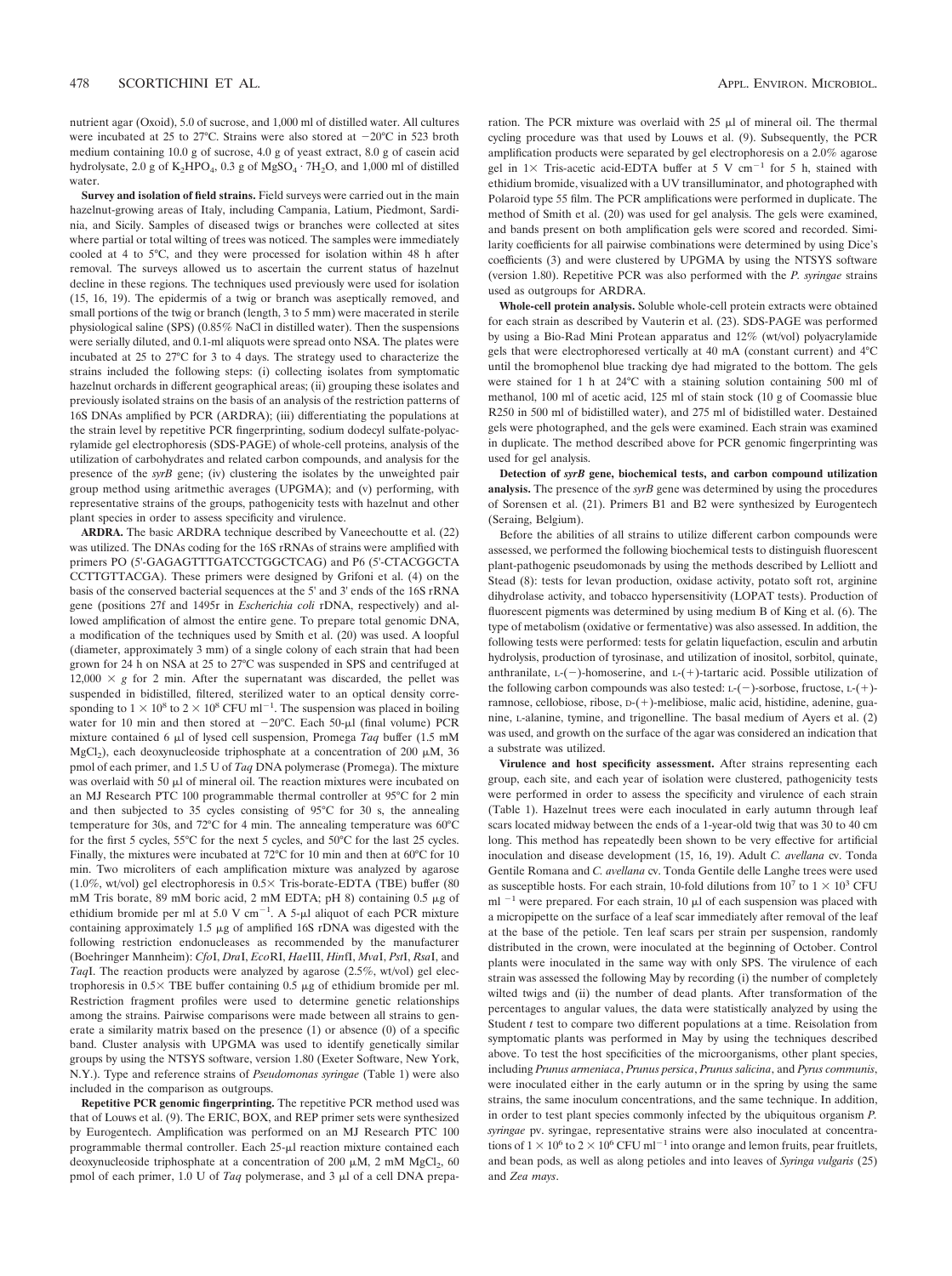

FIG. 1. ARDRA band patterns for amplified 16S rDNA obtained by using *Hin*fI restriction endonuclease for *P. avellanae* (lanes 1 to 6) and fluorescent pseudomonads pathogenic for *C. avellana* (lanes 7 to 13). Lanes m, molecular size marker (1-kb ladder; Gibco-BRL). lane 1, ISPaVe 012; lane 2, ISPaVe 056; lane 3, ISPaVe 2059; lane 4, BPIC 631; lane 5, BPIC 703; lane 6, BPIC 1077; lane 7, ISPaVe 592; lane 8, ISF Lan 8; lane 9, ISF C4; lane 10, ISF Lab 6; lane 11, ISF Sic 3; lane 12, ISF Sar C5; lane 13, ISF Sar A1.

### **RESULTS**

**Isolation of pseudomonads from hazelnut twigs.** NSA allowed us to recover levan-positive colonies that showed weak fluorescence after restreaking on medium B of King et al. All isolates had respiratory metabolism and showed the following responses in the LOPAT tests: levan positive, oxidase negative, potato soft rot negative, arginine dehydrolase negative, and tobacco hypersensitivity positive (group Ia).

**ARDRA.** A total of 53 strains representing each geographical area, each field site, and each time of isolation were analyzed by ARDRA. The rDNA-based primers allowed amplification of 16S rDNA from all 53 strains tested. The PCR products included a single band at about 1,500 bp. All of the amplified 16S rDNAs were digested with the nine restriction endonucleases used. Depending on the restriction endonuclease, one to five restriction fragments were observed. However, it was possible to discriminate among the strains isolated at different times from different geographical areas and sites only with *Hin*fI (Fig 1). UPGMA cluster analysis revealed that two groups of ARDRA patterns were obtained with *Hin*fI that were related at a genetic similarity level of 57%. Group A included all of the strains isolated from different sites in northern Greece and from different sites in central Italy (i.e., the province of Viterbo and one orchard in the province of Rome established with propagative material obtained from Viterbo). Group B included all of the strains isolated from the other regions of Italy (i.e., Campania, Latium, Piedmont, Sardinia, and Sicily), and it was not possible to further differentiate among sites and time of isolation. Also, the *P. syringae* strains produced patterns identical to those produced by group A and B strains when they were tested with eight of the nine restriction endonucleases. With *Hin*fI they produced the same restriction patterns as the group B strains.

**Repetitive PCR analysis.** All 118 strains shown in Table 1 were assessed with ERIC, BOX, and REP primers in repetitive PCR experiments. All primer sets gave reproducible genomic PCR profiles consisting of bands ranging in size from approximately 100 bp to 3 kb. For the UPGMA analysis a total of 43 reproducible clearly resolved bands were scored; 19 bands were scored for the ERIC primer set, 18 bands were scored for the BOX primer set, and 6 bands were scored for the REP primer set. The ERIC and BOX primer sets were more discriminative than the REP primer set for differentiating the strains. With the ERIC primers distinct DNA polymorphism was observed in the region between 100 and 1,600 bp (Fig. 2a), whereas with the BOX primers polymorphism was evident in the region between 200 and 2,300 bp (Fig. 2b); also, the REP primers were more discriminative in the latter region. UPGMA cluster analysis of the combined data obtained in the ERIC, BOX, and REP PCR experiments revealed that the pathogenic fluorescent pseudomonads associated with hazelnut could be separated into two main groups that were related at a level of similarity of approximately 20% (Fig. 3). Group A included all of the strains isolated in northern Greece and the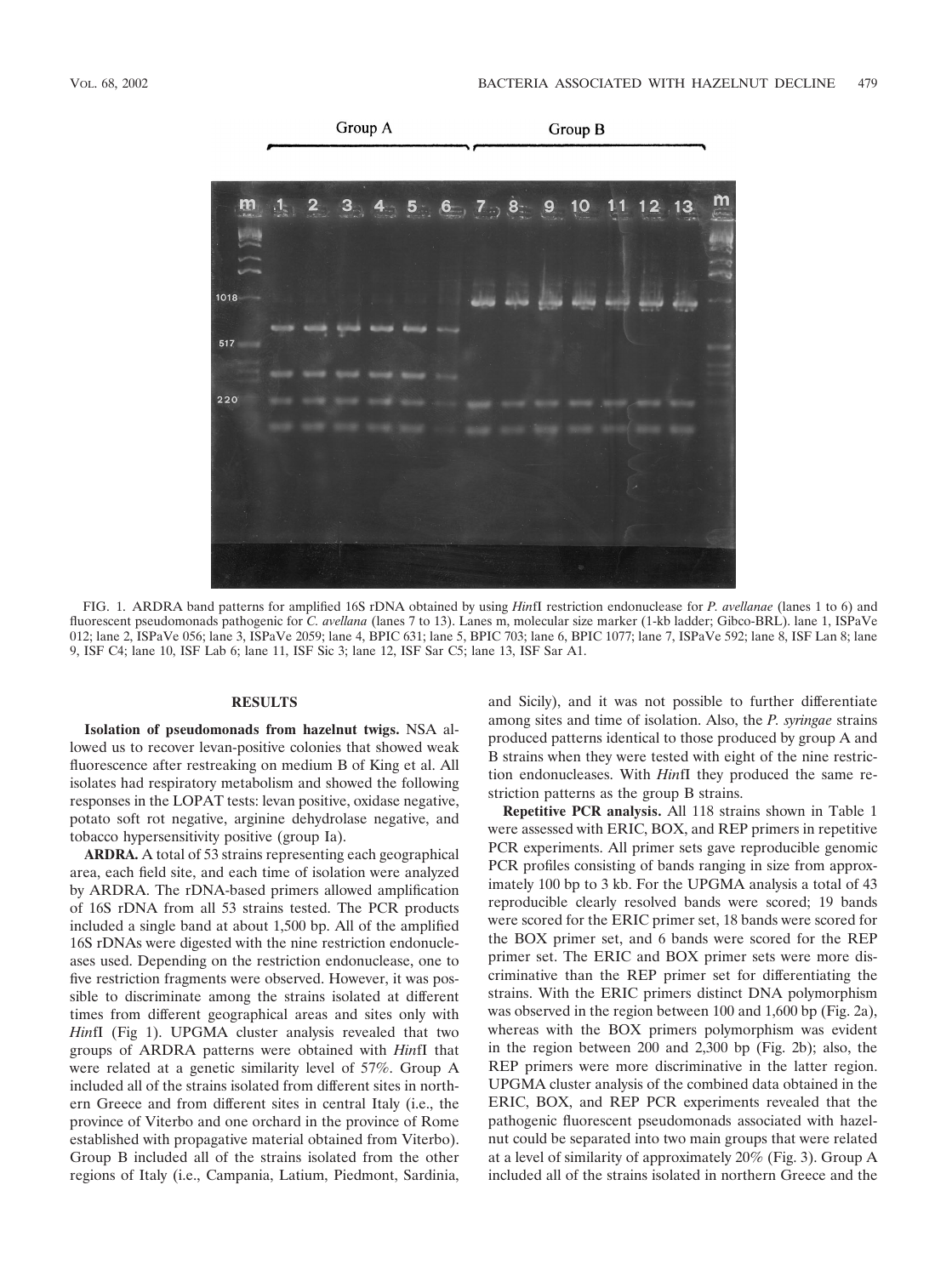

FIG. 2. (a) Repetitive PCR fingerprint patterns for genomic DNAs of pseudomonad strains pathogenic for *C. avellana* obtained by using the ERIC primer set. Lanes M, molecular size marker (1-kb ladder; Gibco-BRL); lane 1, ISPaVe 036; lane 2, ISPaVe 2059; lane 3, ISPaVe 691; lane 4, BPIC 631; lane 5, BPIC 1078; lane 6, ISF C 2; lane 7, ISF C 3; lane 8, ISF Lab 1; lane 9, ISF Lab 2; lane 10, ISPaVe 595; lane 11, ISPaVe 592; lane 12, ISF Lan 6; lane 13, ISF Lan 8. The letters indicate the bands that differentiate the subgroups, as follows: subgroup A2, bands a, e, and g; subgroup A1, bands a, c, e, f, and g; subgroup B2, band b; and subgroup B1, band d. (b) Repetitive PCR fingerprint patterns obtained for genomic DNAs of pseudomonad strains pathogenic for *C. avellana* obtained by using the BOX primer set. Lanes m, molecular size marker (1-kb ladder; Gibco-BRL); lanes 1 and 2, subgroup A2 (lane 1, ISPaVe 012; lane 2, ISPaVe 056); lanes 3 and 4, subgroup A1 (lane 3, BPIC 703; lane 4, BPIC 1077); lanes 5 to 10, subgroup B1 (lane 5, ISPaVe 592; lane 6, ISPaVe 595; lane 7, ISF Lan 8; lane 8, ISF Cr 1; lane 9, ISF Cr 6; lane 10, ISF To 3); lanes 11 and 12, subgroup B2 (lane 11, ISF C 4; lane 12, ISF Lab 6); lanes 13 and 14, subgroup B3 (lane 13, ISF Sic 3; lane 14, ISF Sic 4); lanes 15 to 17, subgroup B4 (lane 15, ISF Sar C6; lane 16, ISF Sar B5; lane 17, ISF Sar A1).

strains from central Italy (i.e., the province of Viterbo and the strains from one orchard in the province of Rome established with propagative material obtained from the province of Viterbo). This group could be further differentiated into the following two subgroups: subgroup A1, which included the strains from northern Greece; and subgroup A2, which included the strains from central Italy (Fig. 2a). These subgroups were related at a similarity level of 90%. The members of subgroup A1 produced two differentiating bands at around 300 and 800 bp (Fig. 2a). Group B included the strains isolated in Piedmont, Campania, Sardinia, and Sicily and from hazelnut orchards in Latium in the province of Rome. For this group, cluster analysis indicated that the strains could be differentiated on the basis of geographic area into four different subgroups, subgroups B1, B2, B3, and B4 (Table 2). In fact, strains from Piedmont, Campania, Latium, Sicily, and Sardinia can be clearly differentiated from each other on the basis of representative bands (Fig. 2). Within the subgroups, the strains from Campania and Latium (subgroup B2) and the strains from Sicily (subgroup B3) are homogeneous, whereas the strains from Piedmont (subgroup B1) and the strains from Sardinia (subgroup B4) are heterogeneous. Interestingly, strains from Campania and strains from Latium, which were isolated from different hazelnut cultivars and from sites that were more than 200 km apart, produced the same genomic pattern. The strains of the *P. syringae* pathovars produced different profiles than the strains isolated from hazelnut produced.

**Whole-cell protein analysis.** Duplicate protein electrophoretograms were obtained for the 118 strains listed in Table 1. The reproducibility was excellent, and the profiles were judged to be good enough for cluster analysis. Additionally, representative bands (12 clearly resolved bands between 21.5 and 66.2 kDa) were selected for UPGMA analysis. Consistent with the repetitive PCR results, this UPGMA analysis revealed two major groups of strains related at a similarity level of 65%. Group A included strains from northern Greece and central Italy; whereas group B included all of the other strains isolated in Campania, Latium, Piedmont, Sardinia, and Sicily. Also, two subgroups were differentiated in group A; subgroup A1 contained strains from northern Greece, and subgroup A2 con-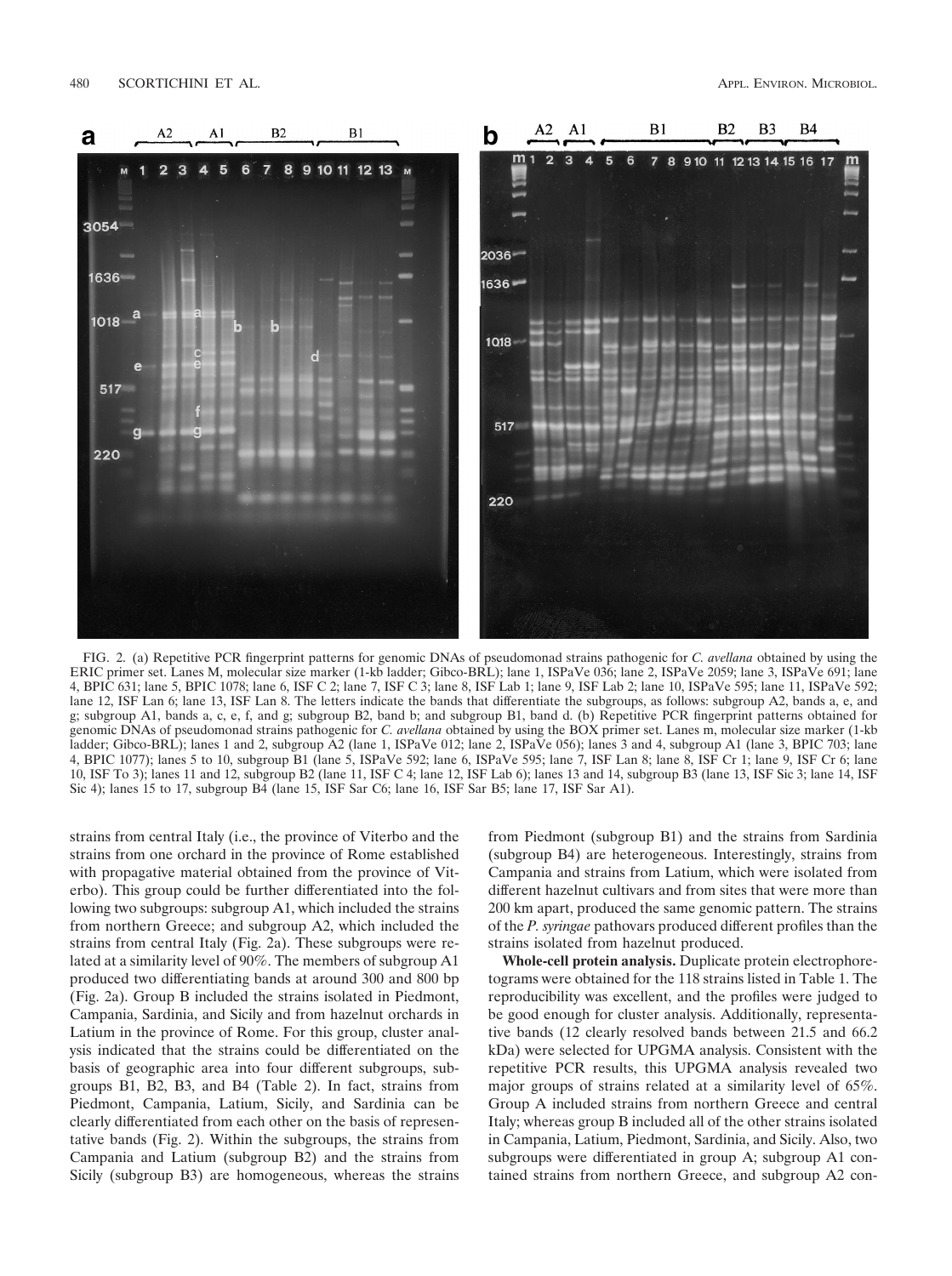

FIG. 3. Simplified dendrogram showing relationships among 118 fluorescent pseudomonad strains pathogenic for *C. avellana* constructed by using the results of repetitive PCR performed with ERIC, BOX, and REP primer sets. Cluster analysis was performed by UPGMA with a matrix calculated with Dice's coefficients. VT, province of Viterbo in Latium; Rm, Rome; P.s., *P. syringae.* Subgroups A1 and A2 contained strains belonging to *P. avellanae.*

tained the strains obtained from central Italy (i.e., the province of Viterbo and the orchard in the province of Rome established with propagative material from Viterbo). Two bands at around 40 and 60 kDa differentiated the two subgroups. Within the subgroups, no differences in the protein profiles of the strains were observed. Group B included the following three subgroups: subgroup B1, which contained strains isolated in Piedmont; subgroup B2, which contained strains isolated in Campania, Latium, Sicily; and subgroup B3, which contained strains isolated in Sardinia. Heterogeneity was observed only in the case of the strains obtained from Piedmont and Sardinia. The major differences in group A were differences at molecular masses between 31 and 66.2 kDa.

**Detection of** *syrB* **gene, biochemical tests, and carbon compound utilization.** PCR amplification with primers B1 and B2 was performed with all 118 strains tested, and only the strains isolated in Campania and Latium (i.e., the province of Rome) (subgroup B2), Sicily (subgroup B3), and Sardinia (subgroup B4) produced the 752-bp band which indicated that the *syrB* gene was present (Table 2). All 118 strains tested produced the same results in the LOPAT tests (i.e., group Ia). All strains produced the following results for utilization of carbon compounds: they were negative for utilization of  $L$ -(-)-sorbose,  $L-(+)$ -rhamnose, cellobiose,  $D-(+)$ -melibiose,  $L-(+)$ -tartaric

acid, adenine, guanine, thymine, and anthranilic acid, whereas they were positive for utilization of  $D-(-)$ -fructose, ribose, *meso*-inositol, and L-alanine. The group A strains were negative for the following tests: arbutin and esculin hydrolysis, gelatin liquefaction, production of tyrosinase, and utilization of

TABLE 2. Main genetic, phenotypic, and pathological features of fluorescent pseudomonads pathogenic for *C. avellana* isolated in northern Greece and different geographic areas of Italy

|                     | Group or subgroup <sup><i>a</i></sup> |                   |                |                                                  |        |  |
|---------------------|---------------------------------------|-------------------|----------------|--------------------------------------------------|--------|--|
| Country<br>(region) | ARDRA                                 | Repetitive<br>PCR | Protein        | Utilization of<br>compounds and<br>virulence $b$ | syrB   |  |
| Northern Greece     | А                                     | A <sub>1</sub>    | A <sub>1</sub> | А                                                |        |  |
| Italy (Viterbo)     | А                                     | A <sub>2</sub>    | A <sub>2</sub> | А                                                |        |  |
| Italy (Piedmont)    | B                                     | B <sub>1</sub>    | B1             | В                                                |        |  |
| Italy (Latium)      | B                                     | B <sub>2</sub>    | B <sub>2</sub> | В                                                |        |  |
| Italy (Campania)    | B                                     | B <sub>2</sub>    | B <sub>2</sub> | В                                                | $^+$   |  |
| Italy (Sicily)      | B                                     | B <sub>3</sub>    | B2             | в                                                | $^{+}$ |  |
| Italy (Sardinia)    | B                                     | <b>B4</b>         | B <sub>3</sub> | B                                                |        |  |

*<sup>a</sup>* Group A includes *P. avellanae* strains. *<sup>b</sup>* The group B strains utilized arbutin, esculin, gelatin, L-histidine, DL-homoserine, quinic acid, sorbitol, trigonelline, and tyrosinase. The group A strains did not utilize these compounds.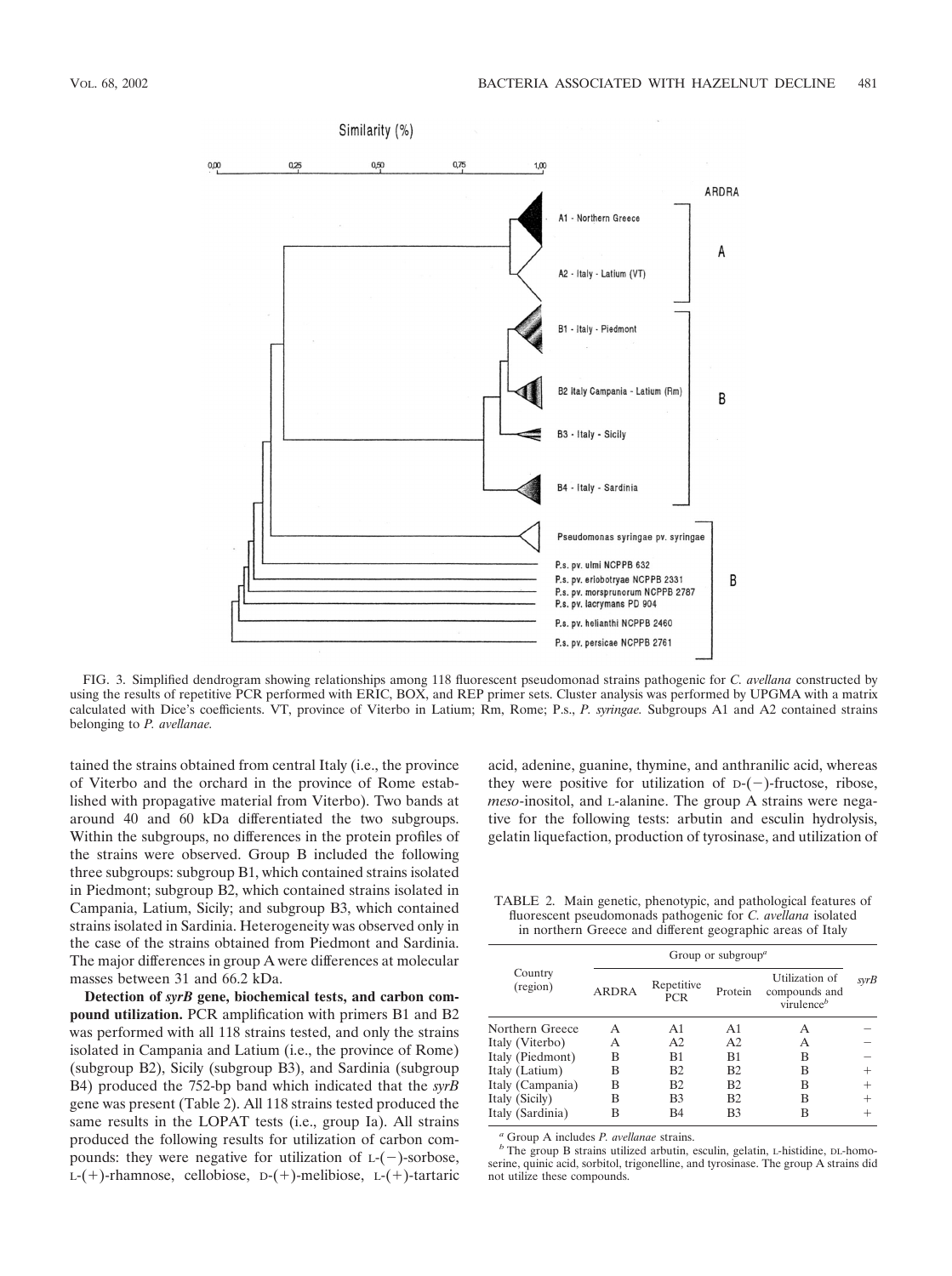

FIG. 4. Virulence expressed as percentages of wilted twigs after inoculation of *P. avellanae* strains (group A) and other fluorescent pseudomonads (group B) pathogenic for *C. avellana* cv. Tonda Gentile Romana (A) and *C. avellana* cv. Tonda Gentile delle Langhe (B). Bacterial suspensions in sterile saline were photometrically adjusted to an optical density corresponding to  $1 \times 10^7$  CFU ml<sup>-1</sup>. Serial 10-fold dilutions up to  $1 \times 10^3$  CFU ml<sup>-1</sup> were prepared. Ten microliters of a suspension was placed on each leaf scar. Symbols: **■**, subgroup A1; ◆, subgroup A2;  $\times$ , subgroup B1; A, subgroup B2;  $\bullet$ , subgroup B3; X, subgroup B4.

sorbitol, quinic acid, DL-homoserine, trigonelline, and L-histidine. All group B strains were positive for these tests (Table 2).

**Virulence and host specificity.** Inoculation of 1-year-old twigs in the early autumn through leaf scars proved to be a satisfactory test for determining the differences in virulence of the pseudomonads pathogenic for hazelnut. Within the geographic area where hazelnut is cultivated, all of the strains used for the test produced similar responses. They caused wilting of the twigs that varied according to the dose and the virulence of the organism, and it was possible to differentiate two major groups of strains on this basis. All of the strains isolated in northern Greece and central Italy (i.e., the province of Viterbo and the orchard in the province of Rome established with propagative material obtained from Viterbo) (group A) were much more virulent than the other strains and produced complete wilting of many twigs after 7 months. Indeed, with cultivars Tonda Gentile Romana and Tonda Gentile delle Langhe such strains caused wilting of 100% of the twigs when a dose of around  $10^4$  or  $10^5$  cells per leaf scar was used (Fig. 4). In addition, approximately 50% of the plants inoculated through leaf scars with such doses died during the summer. In contrast, inoculation of all of the strains isolated in the other regions (group B) at the highest doses used resulted in complete wilting of no more than 45.6% of the twigs, and none of the inoculated plants died during the summer. When the inoculum was around 10 cells per leaf scar, only the strains from northern Greece and central Italy caused wilting of some twigs (Fig. 4). The results obtained for the two groups were significantly different  $(P < 0.01$ , as determined by Student's *t* test). The assessment of virulence also revealed that strains isolated in the same area (i.e., the province of Viterbo) from different hazelnut cultivars exhibited similar virulence characteristics when they were inoculated into the cultivar from which they were isolated and when they were inoculated into another cultivar. In addition, the virulence results confirmed that strains isolated from cultivar Tonda Gentile Romana plants growing in two different areas of Latium were different. No symptoms were observed in the control-treated twigs. Reisolation of both cultivars from inoculated plants yielded bacterial colonies on NSA that were confirmed to be group A or group B colonies by biochemical tests and repetitive PCR fingerprinting. When inoculated into other plant species, group A and subgroup B1 strains did not produce any symptoms, whereas subgroup B2, B3, and B4 strains caused necrotic lesions around the inoculation sits on orange fruits, bean pods, and *Z. mays* leaves. Based on the results obtained by ARDRA, repetitive PCR genomic fingerprinting and UPGMA analysis, whole-cell protein analysis, carbon compound utilization and host specificity analyses, and *syrB* gene analysis, we concluded that the group B strains are similar to *P. syringae* pv. syringae.

# **DISCUSSION**

In this study we ascertained that two groups of fluorescent pseudomonads are currently causing disease in *C. avellana* in Italy. The results obtained with genetic and phenotypic tech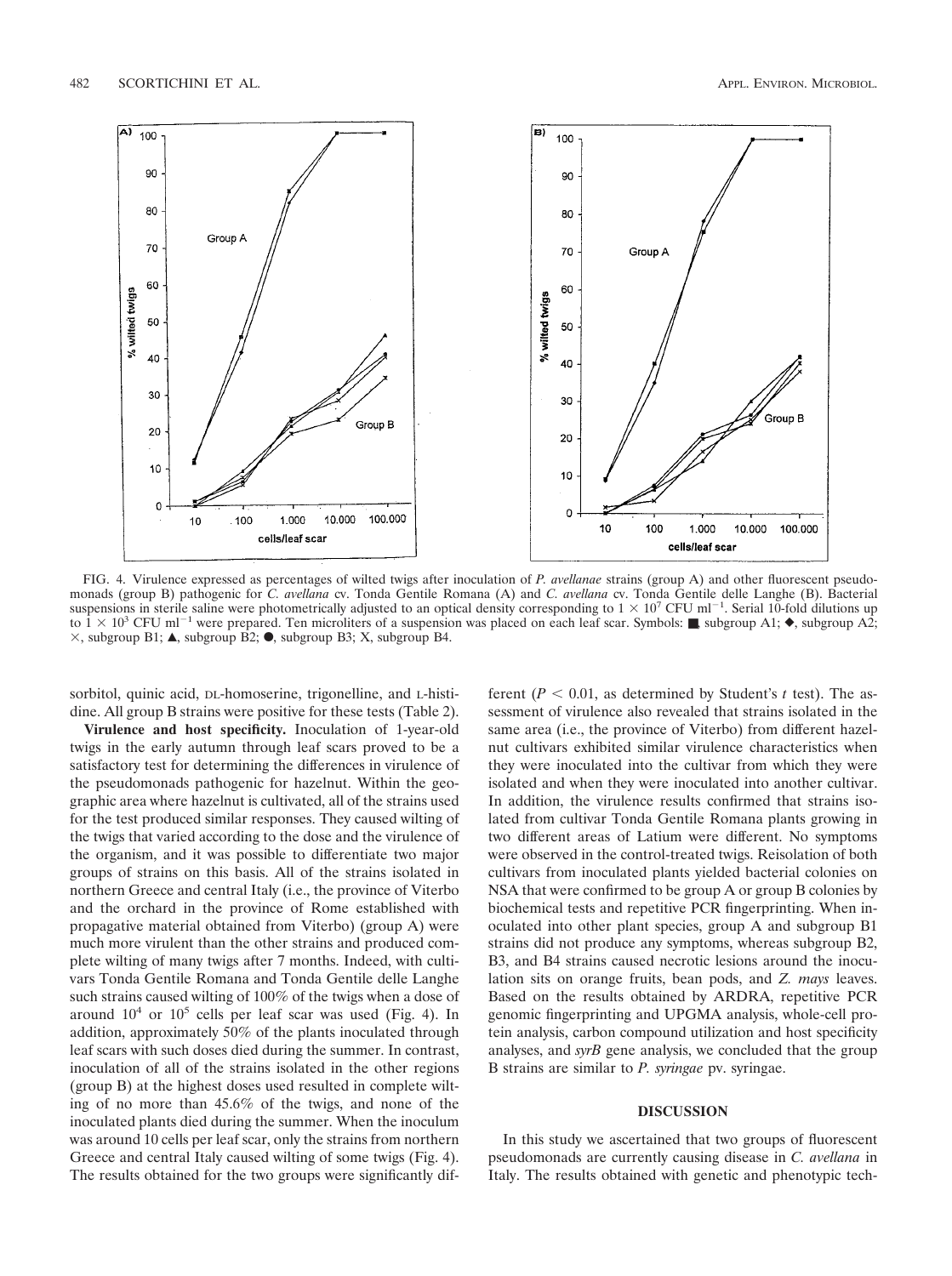niques in this study are in agreement with the results of an assessment of the virulence of the strains and clearly differentiate group A from group B. In fact, when ARDRA and restriction endonuclease *Hin*fI were used, the genetic relatedness between the two groups was 57%. The other eight endonucleases used did not separate the strains. Group A included the typical *P. avellanae* strains isolated in northern Greece, in the province of Viterbo (central Italy), and in one hazelnut orchard in the province of Rome established with propagative material obtained from Viterbo. Repetitive PCR and wholecell protein profiling differentiated group A into two subgroups, subgroup A1 (strains from northern Greece) and subgroup A2 (strains from central Italy). In fact, PCR products that were around 300 and 800 bp long, were obtained only with the strains from northern Greece, and were obtained with the ERIC primer set and protein bands at around 40 and 60 kDa clearly indicated that these subgroups could be differentiated. Within the subgroups, the strains seemed to be heterogeneous both in terms of space and in terms of time, even though very often the variability was revealed by only one PCR product. However, to verify the population structures of the different subgroups, an in-depth study with multilocus enzyme electrophoresis (10, 11) is under way.

Repetitive PCR and biochemical and pathogenicity tests indicated that the group B strains were similar to *P. syringae* pv. syringae. The carbon compound utilization tests showed that these strains could be differentiated easily from *P. avellanae*. In fact, all group B strains utilized quinic acid, sorbitol, DL-homoserine, L-histidine, and trigonelline. In addition, they liquefied gelatin and were esculin and tyrosinase positive. In contrast, all *P. avellanae* strains are negative in such tests. Moreover, group B differed from *P. syringae* pv. syringae as determined by the tests proposed by Young (25). Indeed, all group B strains utilized DL-homoserine and were tyrosinase positive, whereas the 48 *P. syringae* pv. syringae strains examined by Young did not utilize DL-homoserine and were tyrosinase negative (25). Furthermore, like *P. avellanae*, the group B strains did not produce any symptoms in lilac, lemon fruits, or pear fruitlets or in apricot, Japanese plum, peach, and walnut twigs. By contrast, they caused necrotic lesions in orange fruits, bean pods, and *Z. mays* leaves. Within group B, there was heterogeneity among the strains isolated in Piedmont and Sardinia. Even though all the strains were grouped together to simplify the data reported, repetitive PCR genomic fingerprinting and whole-cell protein profiling revealed that each of the populations isolated in different counties was quite heterogeneous. Actually, repetitive PCR revealed at least five populations of subgroup B1 strains in Piedmont (19), and all of these populations were mildly pathogenic for *C. avellana* cv. Tonda Gentile delle Langhe. Remarkably, the strains isolated from *C. avellana* cv. Tonda Gentile delle Langhe trees in Sardinia produced profiles that were different from the profiles produced by the strains isolated in Piedmont.

Subgroup B2 included the strains isolated in Latium and Campania from two locally cultivated hazelnut cultivars. All of the strains had identical genomic and phenotypic features, as well as similar virulence characteristics. The five strains isolated in Sicily were homogeneous and clustered separately as determined by PCR, whereas they produced the same profile as subgroup B2 strains when they were assessed by the protein profiling technique. These findings indicate that the pseudomonad populations pathogenic for *C. avellana* exhibit genomic and phenotypic features that may be related to the geographic area of hazelnut cultivation. In fact, in each region except Campania and Latium we found a different pattern; however, Campania and Latium are neighboring regions. Therefore, the variation in the patterns did not appear to be due to cultivar selection. The different patterns obtained for the strains isolated in Piedmont and Sardinia from *C. avellana* cv. Tonda Gentile delle Langhe support this hypothesis. The data may reflect the fact that hazelnut cultivation in Asia and Europe is still based on cultivars from ancient times that are adapted to certain areas where introduction of modern cultivars, obtained from breeding programs, is rare.

Our assessment of virulence clearly showed that the group A strains are very virulent and have the capacity to produce complete wilting of most artificially inoculated twigs and, in many cases, complete death of the plant within a few months after inoculation. Such a high level of virulence can explain the epidemics of hazelnut bacterial canker currently found both in northern Greece and in central Italy, where thousands of trees have already died. In contrast, group B strains are less virulent. In fact, when a high dose (100,000 cells per leaf scar) was used, none of the strains tested was able to produce wilting in more than 45.6% of the inoculated twigs, whereas each *P. avellanae* strain was capable of killing all the twigs of each cultivar. The fact that the group B strains were so much less virulent was consistent with the observation that in the hazelnut orchards of Campania, Latium (the province of Rome), Piedmont, Sardinia, and Sicily twig, branch, and tree dieback occurs frequently but complete and sudden death of trees in these orchards is rare. Within the fluorescent pseudomonads, four virulence groups were identified for *P. syringae* pv. syringae strains isolated from pear (24), whereas *P. syringae* pv. persicae strains can be clearly grouped based on the country of origin (26).

Finally, we found that in the Latium region contemporaneous populations of the two groups were isolated from the same cultivar. However, the orchard in which group A strains were found was recently established with propagative material obtained from the Viterbo province, where *P. avellanae* is widespread; in contrast, the orchards in which group B strains were isolated were established with autochtonous propagative material in the traditional manner. The orchards are 15 km apart, and they are not the same age. Such findings indicate that *P. avellanae* can spread latently through hazelnut suckers (15) and that repetitive PCR is a reliable technique for epidemiological studies (9). Moreover, the sudden *P. avellanae* epiphytotic observed in the new orchard confirmed the recent origin of the pathogen in central Italy, where group B pseudomonads have probably been present for a long time. It has to be stressed that after 10 years of research we have never found group B pseudomonads in the Viterbo area.

# **ACKNOWLEDGMENTS**

This work was financed in part by research grant 201.06.35/21.06.15 (Le batteriosi del noce e del nocciolo) from Consiglio Nazionale delle Ricerche-Comitato Scienze Agrarie.

#### **REFERENCES**

1. **Achouak, W., L. Sutra, T. Heulin, J.-M. Meyer, N. Framin, S. Degrave, R. Christen, and L. Gardan.** 2000. *Pseudomonas brassicacearum* sp. nov. and